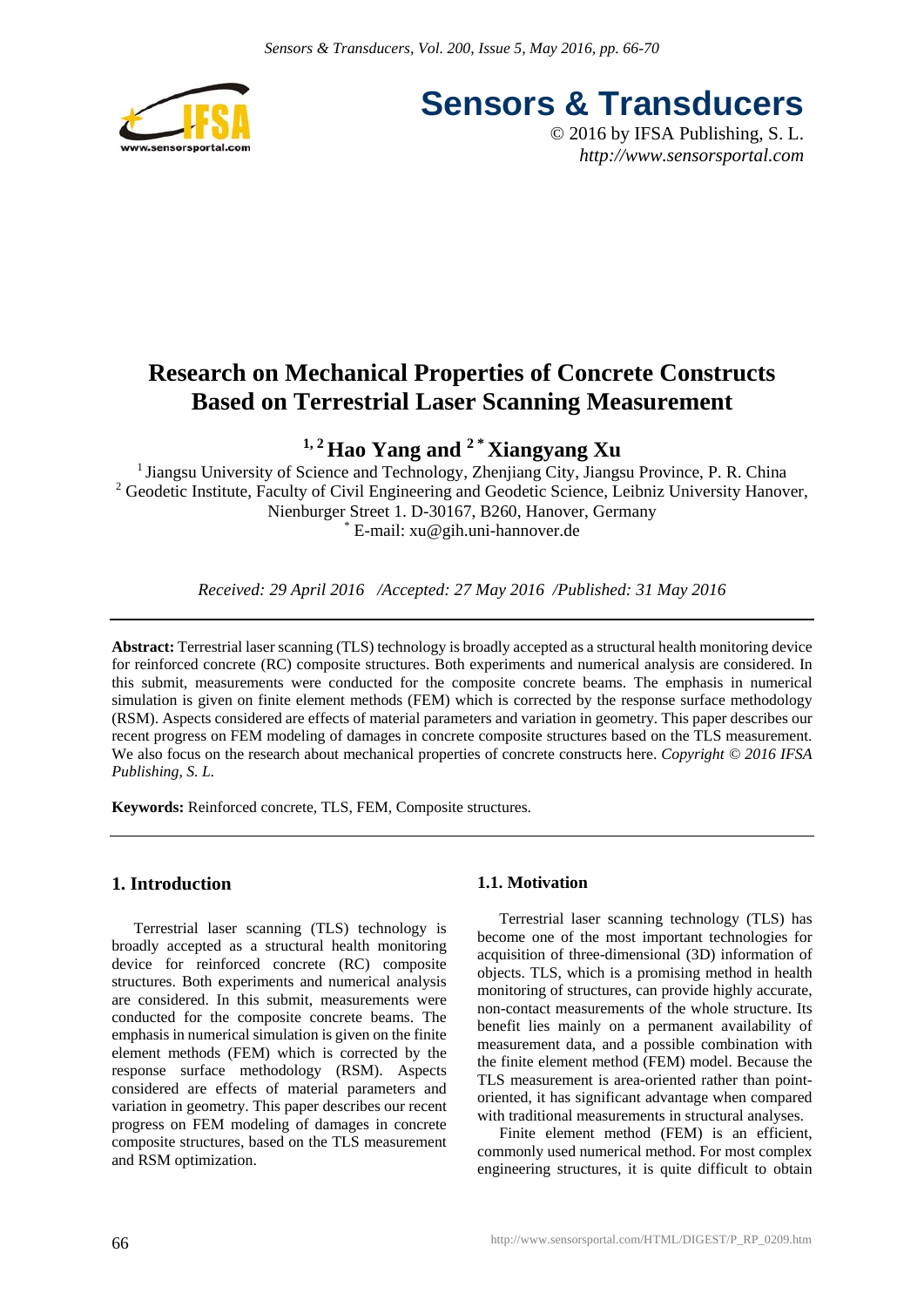analytical solutions for structure problems, due to the complexity of geometry, load, constrains and so on. Instead, with the development of computer science, the approximate numerical solutions which satisfy engineering requirements are more achievable. Currently, FEM is an important method and tool in structure analysis.

In this thesis, health monitoring of structures based on TLS is investigated and a FEM model is constructed. The goal focuses on the benefits of 3D TLS in the generation and calibration of FEM model, in order to build an efficient and intelligent model which can be widely used for assessment of objects. As an example, we constructed an acceptable model which is able to be applied in the assessment of concrete structures.

#### **1.2. Proposal**

The general motivation is to study the benefit of TLS in the field of FEM calibration, mostly from two aspects: the first is deformation measurement and the second is crack detection. The benefit of TLS lies mainly in the possibility of a surface-based validation of results predicted by the FEM model. Within this study TLS should be used in order to determine the surface based geometric behavior of the structures within load experiments. Dominant innovation is to find different reliable criteria based on TLS measurement in order to correct and update FEM model. The criteria are, for example, the maximum of displacement, the volume of the deformation and cracks on the surface. Here, both of displacement and volume involve surface approximation which makes full use of the 3D coordinates of the point clouds from TLS. Crack computation is mainly based on the intensity information of the TLS measurement results.

With the beneficial use of TLS, the FEM model of the structure is required to be calibrated for higher reliability, so as to obtain accurate predictions of structures. In this case, response surface methodology (RSM) is adopted to correct and update the FEM model. The displacement- and volume-based RSM updating are applied and the significance of RSM models are confirmed by the determination coefficient *R2* . MATLAB programs for polynomial approximation and concrete cracks detection from the TLS point clouds data are developed. The general processes of FEM calibration based on TLS measurement is shown in Fig. 1.



**Fig. 1.** The processes of FEM calibration based on TLS measurement.

In Fig. 1, the left side is FEM model analysis which includes parameters setting, modeling, meshing, load and solution. The right side is the TLS measurement and data processing. After TLS measurement of epoch data, the TLS data are processed in two ways: deformation and cracks. The deformation is calculated by surface-based approximation and surface difference analysis. The cracks are calculated by crack detection calculation and comparison of cracks which will result in crack changes. The following step is a comparison of TLS results and FEM model simulation. If the two are not agreeable, FEM model will be updated, till the error between TLS results and FEM model is acceptable. At last, an accurate and reliable FEM model based on TLS measurement is obtained.

There are four sections in this thesis. Section 1 is the introduction of this thesis which contains my motivation and proposal. Section 2 is about FEM, where there are the following parts: a summary of FEM development, general description of dynamic and static-based FEM calibration, different methods of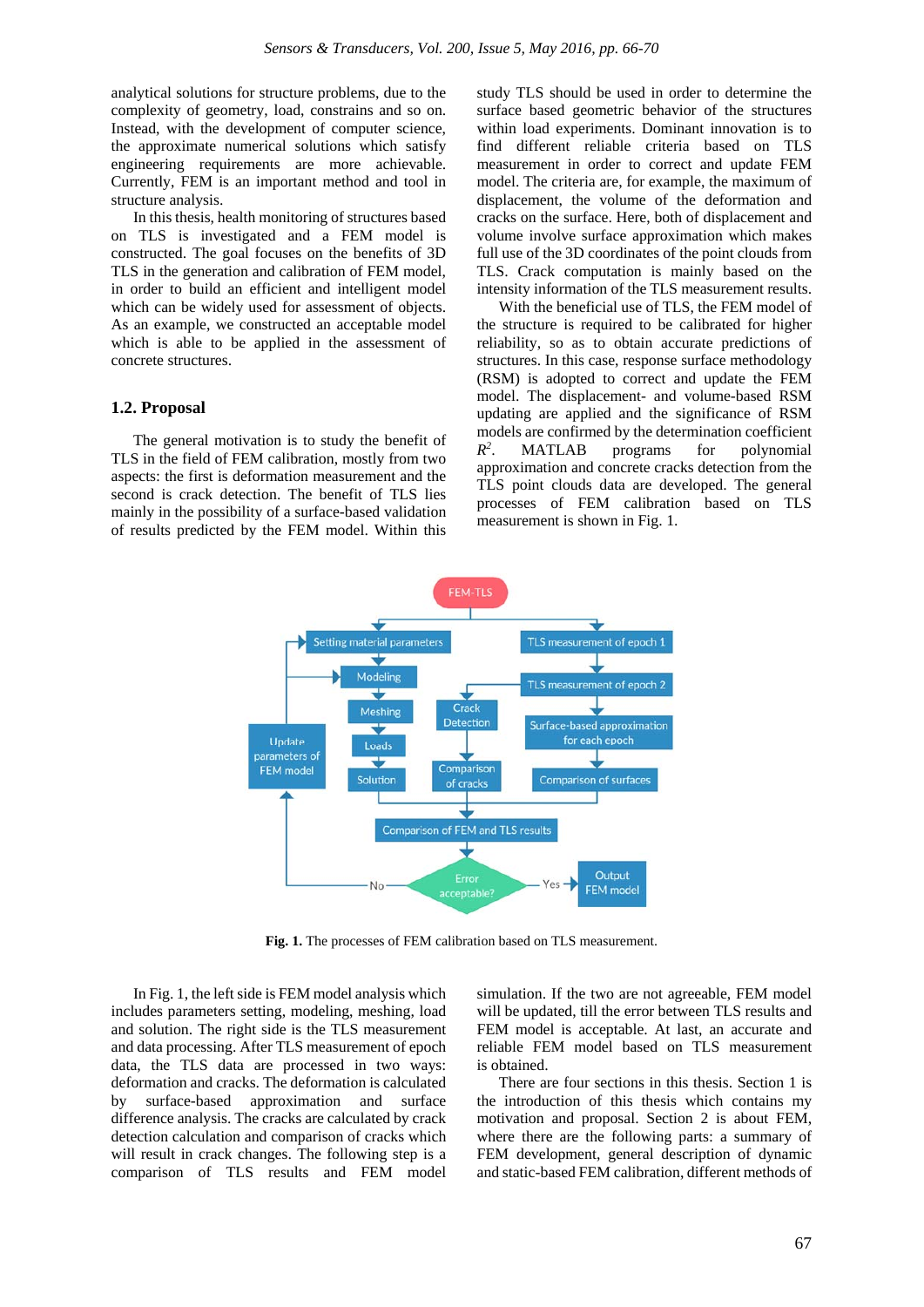FEM calibration, and at last, a general summary of FEM simulation of deformation and cracks. The general description of dynamic and static-based FEM calibration is written from the view of experiment, while the introduction of different methods of FEM calibration focuses on several calibration calculation methodology, including the highlighted RSM method. Section 3 presents TLS measurement, surface approximation and crack detection. Section 4 is the statement of innovations with a connection to the general papers from my thesis.

## **2. Finite Element Model**

Finite Element Method (FEM) is widely used to solve structural problems in engineering analysis and design. It utilizes mathematical models to settle physical problems and get the finite element solution [1]. The main processes of FEM analysis are: graphical pre-processing, finite element kernel calculation and graphical post-processing [2].

## **2.1. Development of FEM**

The origins of FEM came from the matrix method in structural analysis in 1910; from 1940, Hrennikoff used grid elements in calculation [3] and Courant mentioned piecewise continuous functions in triangle region and the principle of minimum potential energy in St. Venant torsion problem [4]; and later in 1956, Turner et al. found the direct stiffness method [5]; from about 1960 till now, many researchers study variational formulation, such as Zienkiewicz and Taylor in 1967 [6]. FEM has gained rapid development due to the practical application of computer science since about 1970. As a numerical analysis method for structures, FEM has been widely used in civil engineering, aeronautics and astronautics, mechanical engineering, vehicle engineering, medicine, and so on.

### **2.2. FEM Model of Reinforced Concrete**

Plain concrete, composed of aggregates, cement and admixtures, is widely used in civil engineering. To improve its mechanical properties, reinforcements like rebars are usually added in and make up a so-called composite material-reinforced concrete. In some cases, the rebars are stretched or prepressed which produce a pre-compression on the concrete and delay the cracks development. This is said to be a prestressed concrete beam. The concrete material discussed in the thesis is unprestressed reinforced concrete. Concrete has complicated behaviors in uniaxial, biaxial and three axial loads. Here, the uniaxial situation is discussed to have an overview of the mechanics of concrete.

## **2.3. Properties of Reinforced Concrete**

A plain concrete beam (Fig. 2b) fails very suddenly and completely when the first crack forms [7]. However, in a reinforced concrete beam (Fig. 2c), the rebars offer a moment equilibrium to the tension and improve the mechanical properties of the concrete [7].



(b) Stresses in a plain concrete beam.



(c) Stresses in a reinforced concrete beam.

**Fig. 2.** Plain and reinforced concrete beams [7].

#### **2.4. Mechanical Properties of Concrete**

Fig. 3-a shows stress-strain curve of concrete in uniaxial compression. It goes through a nearly linear section *oa* and an nonlinear section *ab*, and then rises from critical stress point b till the peak stress point *c*. After that, the stress will decrease until the strain reaches the ultimate strain value. The stress at point a is approximate (0.3~0.4)  $f_c$ , and b is (0.8~0.9)  $f_c$ . A stress-strain curve of concrete from uniaxial tension was obtained by Peterson from Lund University in Sweden through an experiment in 1981 (see Fig. 3-b) [8], where we can see that the rising section is approximately linear but declining section is steep.

Rebars usually adopt materials like Q235, 20MnSi, 25MnSi, 40Si2MnV etc. Qualification of rebars means enough strength and a certain level of plastic deformation ability, fire resistance, adhesive force [9].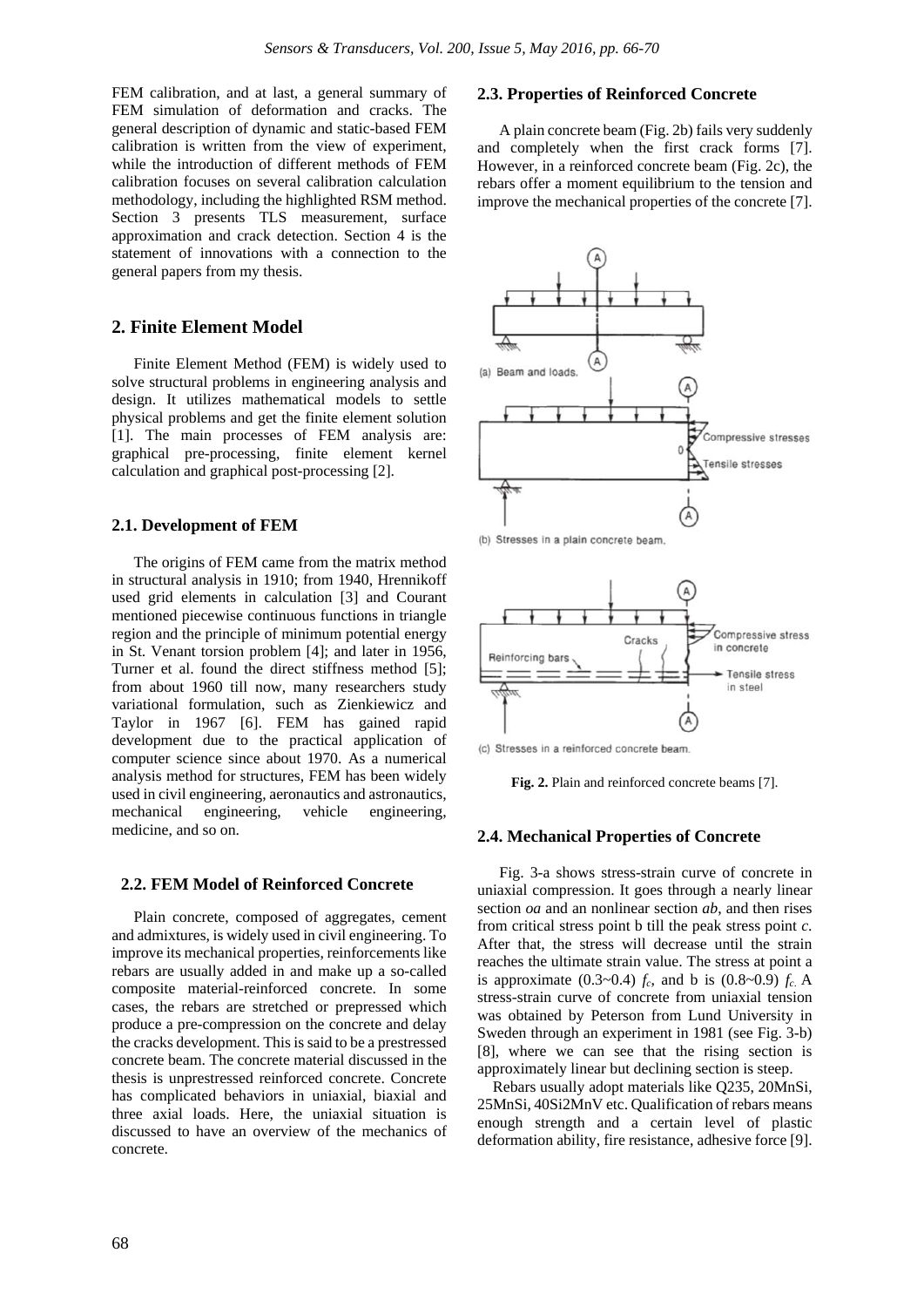

**Fig. 3.** The stress-strain curve of concrete in uniaxial compression and tension [8].

The mechanical behavior of rebar is characterized by uniaxial tension stress. There are four stages in the failure process of typical rebars. The first is the elastic stage (section OA) with a linear relation between strain and stress; the second is the yield stage (section AC), where stress is relatively stable but the strain increases greatly and plastic deformation occurs; the third is the strengthening stage (section CD) where the stress increases and the resistance ability to stretching raises; the fourth is the necking stage (section DE), where local cross section suddenly narrows, and the stress decreases till fracture at point *E*. The parameters in Fig. 4 are the lower yield strength,  $f<sub>y</sub>$  and the peak strength, *fu*.

## **3. Experiment**

In Fig. 5, the y axis is the force with units of kN and the x axis is the displacement with units of mm. We can see an obvious inflection point at the fifth epoch with force 43.6 kN which should be related to the yield strength [10]. After the data has been analyzed and the FEM model is simulated, we compare this FEM model with experimental data epoch 1 which not only presents the relationship between displacement and force of single point, but also compares the point distribution on the surface.



**Fig. 4.** The strain-stress curve of rebars.



**Fig 5.** The load-displacement curve [10].

## **4. Result**

Comparing the strain-stress curve of rebars (Fig. 4) with the load-displacement curve (Fig. 5), we can observe that linear section *AB* and *CD* are agreed with the each other. But the section *BC* is different with the experiment data. It means that the reinforced concrete composite constructs have more stable and dependably properties.

## **Acknowledgments**

The authors of this paper are supported by Deutsche Forschungsgemeinschaft and Open Access Publishing Fund of Leibniz Universität Hannover. The authors would like to acknowledge the support of all the colleagues in Geodetic Institute of Leibniz University Hanover for their valid information.

## **Reference**

- [1]. K. J. Bathe, Finite element procedures, *Prentice Hall,* Englewood Cliffs, N. J., USA, 1996.
- [2]. U. Nackenhorst, Handbook: Numerische Mechanik WS 14/15, *Gottfried Wilhelm Leibniz Universität*, Hannover, 2014.